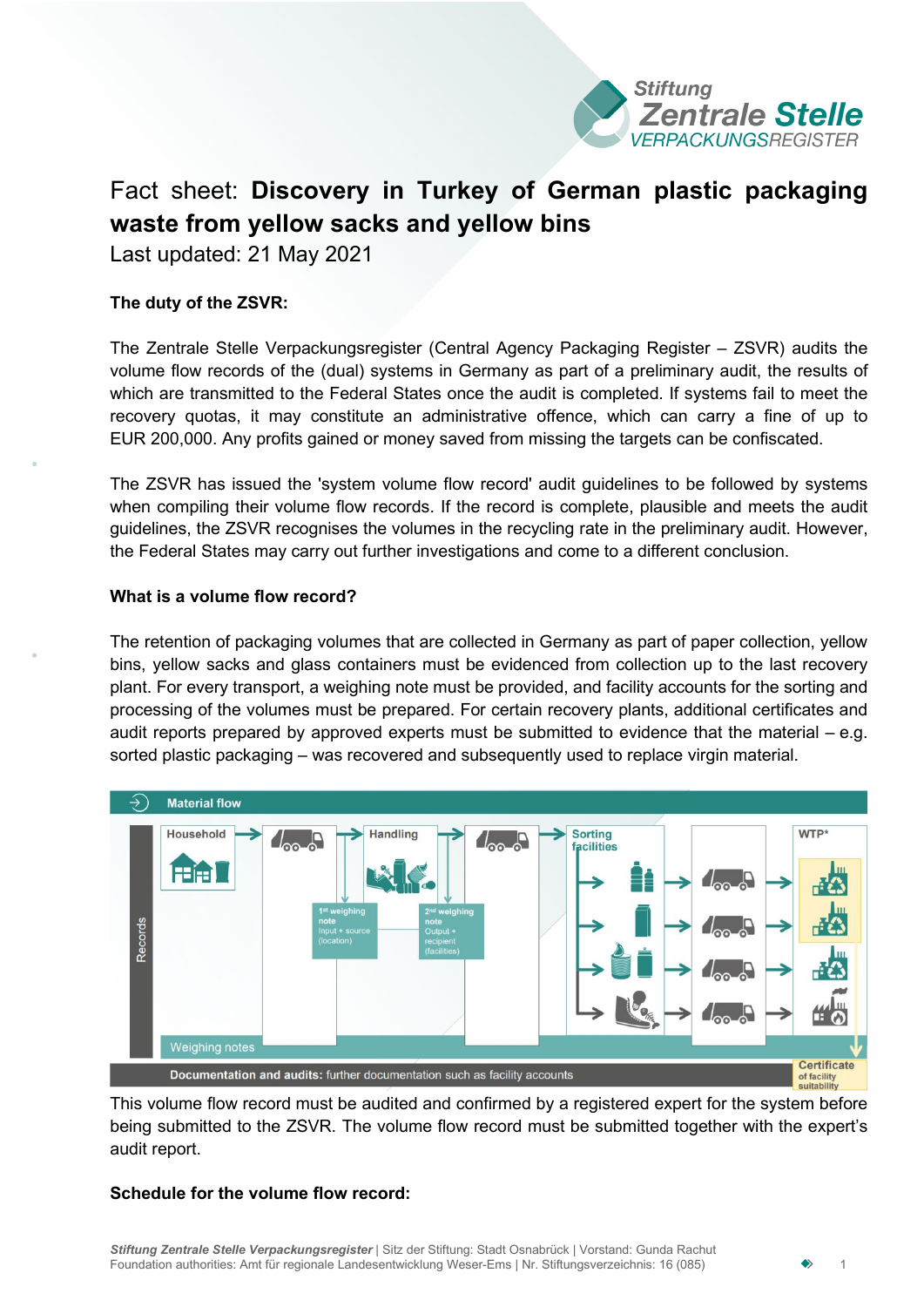

The volume flow record for the previous year must be submitted to the ZSVR by no later than **1 June** of the following year.

#### **June to August:**

The specialists of the Recovery team at the ZSVR audit the documents and evaluate all submitted data, volumes and accounts regarding the various material flows. Other audit documents, such as certificates or audit reports prepared by experts, are audited as well. The 'system volume flow record' audit guidelines form the basis of this audit [\(https://www.verpackungs](https://www.verpackungsregister.org/fileadmin/files/Pruefleitlinien/Pruefleitlinien_Mengenstromnachweis_Systeme_2020.pdf)[register.org/fileadmin/files/Pruefleitlinien/Pruefleitlinien\\_Mengenstromnachweis\\_Sys](https://www.verpackungsregister.org/fileadmin/files/Pruefleitlinien/Pruefleitlinien_Mengenstromnachweis_Systeme_2020.pdf)teme 2020.pdf – the audit guidelines for the system volume flow record are only available in German).

## **End of August to mid-September:**

Individual meetings are held with system operators in order to discuss the findings of the audit. In these meetings, the systems are able to resolve questions and may amend their documentation.

## **Mid-September to the end of October:**

The audit activities are concluded and an audit report for the Federal States is prepared. Usually, the results are briefly presented in a meeting with representatives of the state enforcement authorities and the ZSVR.

#### **November:**

Presentation of the figures and general audit results of the volume flow record as part of the ZSVR's annual press conference.

# **From December:**

Where the audit of the volume flow record has shown that experts have breached the audit guidelines, an administrative procedure will be initiated. As an initial step, the expert is heard on the matter. Where the ZSVR finds that an expert has repeatedly and in gross dereliction of duty breached the audit guidelines, it has the authority to remove that expert from the register of auditors for up to three years. The auditor then will not be able to carry out the respective expert activities for this period.

# **Facts from the point of view of the ZSVR on the export to Turkey of packaging waste from the collection of the (dual) systems in Germany**

#### **2019:**

The systems submitted their volume flow records for 2019 in due time. The evaluation revealed the following volumes for 2019:

In 2019, the dual systems exported a total of almost 13,000 tonnes of sorted packaging waste to Turkey. The packaging waste was sorted according to the sorting specifications for the respective material groups, so that a corresponding recyclability can be assumed.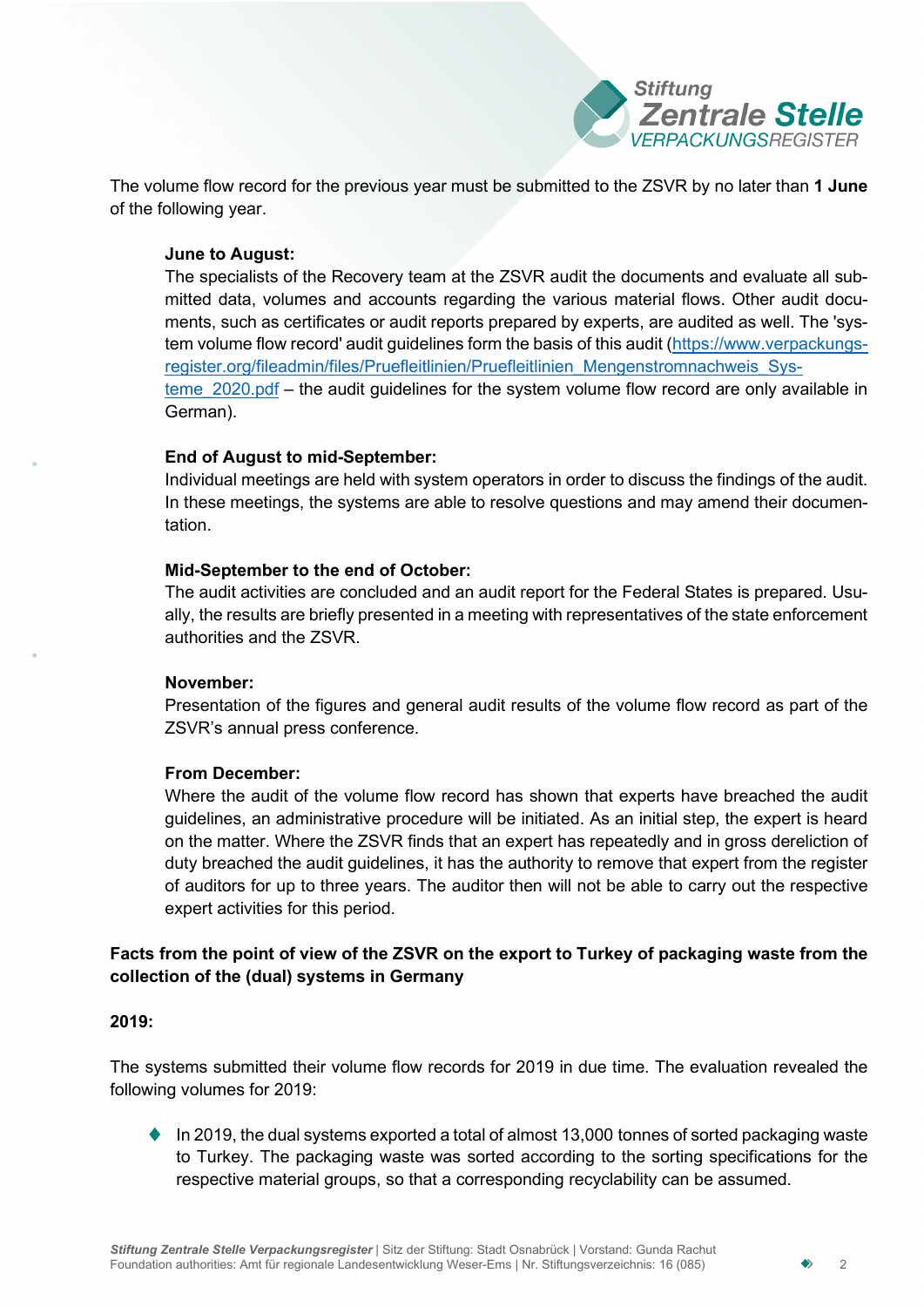

- The material group 'plastics' accounted for around 50% of the volumes exported to Turkey, while the sorting group 'liquid packaging board composites' accounted for another 50% approximately.
- $\blacklozenge$  Around half (approx. 3,100 tonnes) of the approximately 50% plastic packaging was delivered to the facility mentioned in various recent press publications.

The 2020 audit of the volume flow record documents for 2019 revealed apparent shortcomings in the certificate of facility suitability for the facility named in recent press publications vis-à-vis the audit guidelines. The ZSVR found that the mechanical recovery of the material delivered to this facility had not been demonstrated. The ZSVR did not recognise the respective volume in the mechanical recovery rates and deducted it from the evaluation of the respective system operator. The matter was presented transparently to the enforcement authorities of the Federal States in the audit report. As part of the annual press conference held by the ZSVR and the German Environment Agency<sup>[1](#page-2-0)</sup> in November 2020, it was also explained that – overall, with regards to all the (dual) systems and recovery plants – a volume of almost 8,500 tonnes of sorted plastic packaging waste was not recognised in the 2019 recovery rate, as recovery had not been demonstrated in accordance with the audit guide-

#### **2020:**

lines.

The volume flow records for 2020 need to be filed with the ZSVR by 1 June 2021. These will be subject to an audit in accordance with our schedule. We will quickly work out the issues in order to facilitate any further possible proceedings by the authorities.

# **Brief conclusion**

The Verpackungsgesetz (Packaging Act) has centralised volume flow record auditing. Since 2019, the ZSVR has been conducting preliminary audits of the volume flow records to reduce the burden on the Federal States, which then only have to pursue enforcement proceedings. The ZSVR has adopted and expanded the audit guidelines established by the Federal States.

The volume flow records must meet high standards. They must provide transparent evidence for every tonne of collected material as to which plant recycled it into which product. If no such evidence can be provided, the material will not be recognised in the recovery or recycling rates.

The systems need sorted packaging waste to be recognised in the recovery rate: they partly pay for recycling, since this is the only way to meet the high recovery and recycling quotas under the Verpackungsgesetz. In 2022, recovery quotas will be further increased. The systems should therefore have no interest in pursuing illegal recovery paths or in making volumes 'disappear'. To the contrary, they should have great interest in ensuring that the volumes are verifiably recovered.

The obligation to duly recover and to provide the respective evidence lies with the systems. In this regard, it has been determined that apparent shortcomings in a certificate were overlooked. This was

<span id="page-2-0"></span><sup>1</sup> [https://www.umweltbundesamt.de/en/press/pressinformation/packaging-waste-online-marketplaces-must-be-sub](https://www.umweltbundesamt.de/en/press/pressinformation/packaging-waste-online-marketplaces-must-be-subject)[ject.](https://www.umweltbundesamt.de/en/press/pressinformation/packaging-waste-online-marketplaces-must-be-subject)